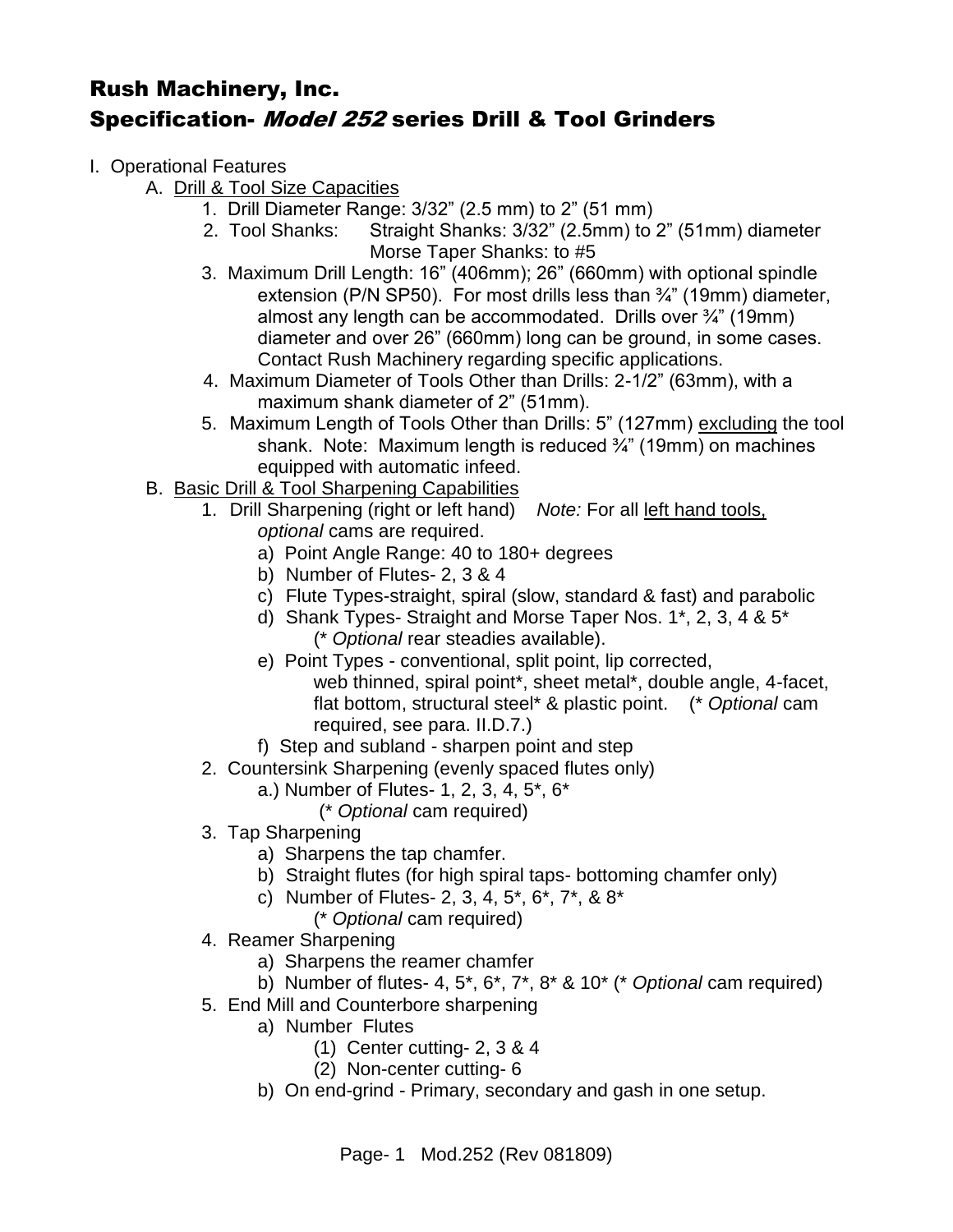- c) End Mill O.D. Grinding (any number of flutes) with *optional*: Air
	- Bearing Grinding Attachment (P/N AB50)
- 6. Spin and Index grinding
	- a) Spin Grind- straight (i.e. drill shanks and pilots) and chamfer (adjustable angle) & square end.
	- b) Index grind flats- with integral 12 position indexing plate.
- 7. Grind most tool materials (i.e. high speed steel , cobalt high speed steel and tungsten carbide) with the use of the properly selected grinding wheels.
- II. Construction Features
	- A. Grinding Spindle Assembly
		- 1. Wheel Spindle shaft- hardened and ground steel with a standard tapered end for wheel hub mounting (taper- 3" per foot).
		- 2. Sealed ball bearings- (1) single row and (1) double row, angular contact bearing
		- 3. Spindle Housing
			- a) Material cast iron
			- b) Adjustable tilt from horizontal: +/- 30 degrees
		- 4. Spindle Mounting Column
			- a) Material- cast iron
			- b) Spindle vertical position adjustment is by Acme screw, bronze nut & hand wheel.
			- c) Vertical dovetail ways are provided with adjustable tapered gibs.
			- d) Linear vertical positioning scales are mounted on each side of the column.
			- e) Accordion type dust cover is used over the ways and lead screw.
		- 5. Spindle motor- 1/2 H.P., Totally Enclosed Fan Cooled

(TEFC), 3450 rpm, 1 phase, 115 volts and 60 Hertz.

*Options-* 3 phase system, 230/400/460V, 50/60 hz, 1 HP, TEFC motor (P/N MS04).

*Note-* Machines equipped with the Automatic In-feed System,

a 1 H.P., 3 phase motor is provided as standard.

- 6. Starter switch- for single phase motor is a manual switch with over load protection. *Optional-* Magnetic starter system is used for a 3 phase motor and has overload protection; 115V. output control transformer and a push button on/off station.
- 7. Coupling, motor/spindle shaft- keyed, self-aligning splined elastomer type.
- 8. Protective grinding wheel shroud with hinged cover for easy access
	- a) Steel construction
	- b) Has provision for mounting the *optional*  Overhead Rush "Easy

Dress" Wheel Dresser (P/N WD01- See *optional* list in para. III).

- 9. Grinding Wheels
	- a) Standard Main wheel: 7" diameter by 1-1/4" wide aluminum oxide & ceramic blend with 1-1/4" bore; 1/4" bore.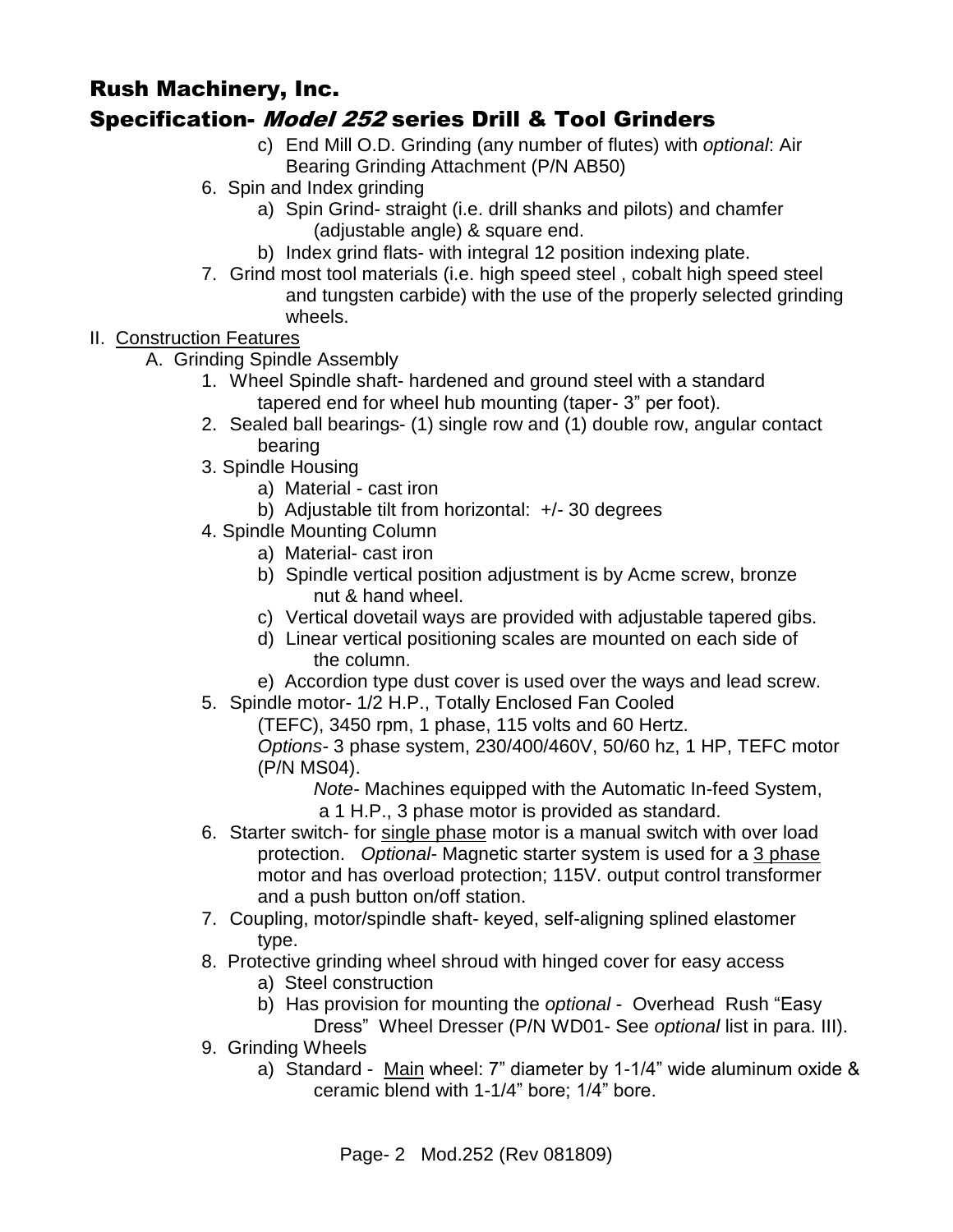*Note:* A CBN main grinding wheel is provided as standard, with the *optional* Automatic Infeed System.

- b) *Optional* Ceramic/aluminum oxide, CBN and diamond wheels of various types - See Rush Price List or contact Rush Machinery for details.
- B. Cross Slides (X & Y directions)
	- 1. Cast iron
	- 2. Spindle mounting vertical column mounts on the cross-slides.
	- 3. Dovetail ways with adjustable tapered gibs on each slide
	- 4. Both slides are equipped with Acme screws and bronze nuts
	- 5. An adjustable stop is mounted on the traverse ways to ensure a repeatable centering position during point splitting and other operations. The stop can be quickly disengaged, when not in use.
	- 6. The traverse slide has a calibrated dial with crank. Dial calibrations are to 0.002"
	- 7. In-feed slide has a calibrated dial with crank. Dial calibrations are to 0.001"
		- *Note: Optional* Millimeter dial calibrations (6. & 7. above) available.
	- 8. Metal and accordion type dust covers protect the ways.
- C. Machine base
	- 1. Cast iron
	- 2. Tool point angles set with easy to read, point angle scale
	- 3. Provides mounting for the cross-slides and the workhead
	- 4. Two manual pin holes, in the base, provide positive workhead angular "lock" locations, at perpendicular to and parallel to the grinding wheel axis.
- D. Work head
	- 1. Machined cast aluminum- main body and gear cover with cast iron work head base.
	- 2. Work holding Chuck 6-1/2" (165 mm) O.D.- self centering, with 6 precision and hardened steel jaws with a holding length of 2-5/16" (59mm), Meehanite body and hardened steel scroll plate. Chuck work holding diameter range-3/32" (2.4 mm) to 2"(51 mm).
	- 3. Chuck spindle- hollow, hardened and ground with 2"+ (51+ mm) diameter bore. Spindle provides 12 index slots for index grinding.
	- 4. Chuck spindle and cam rotation drive uses machined gears in a covered housing. Drive source is a hand crank or geared-head air motor.

#### **Model configurations:**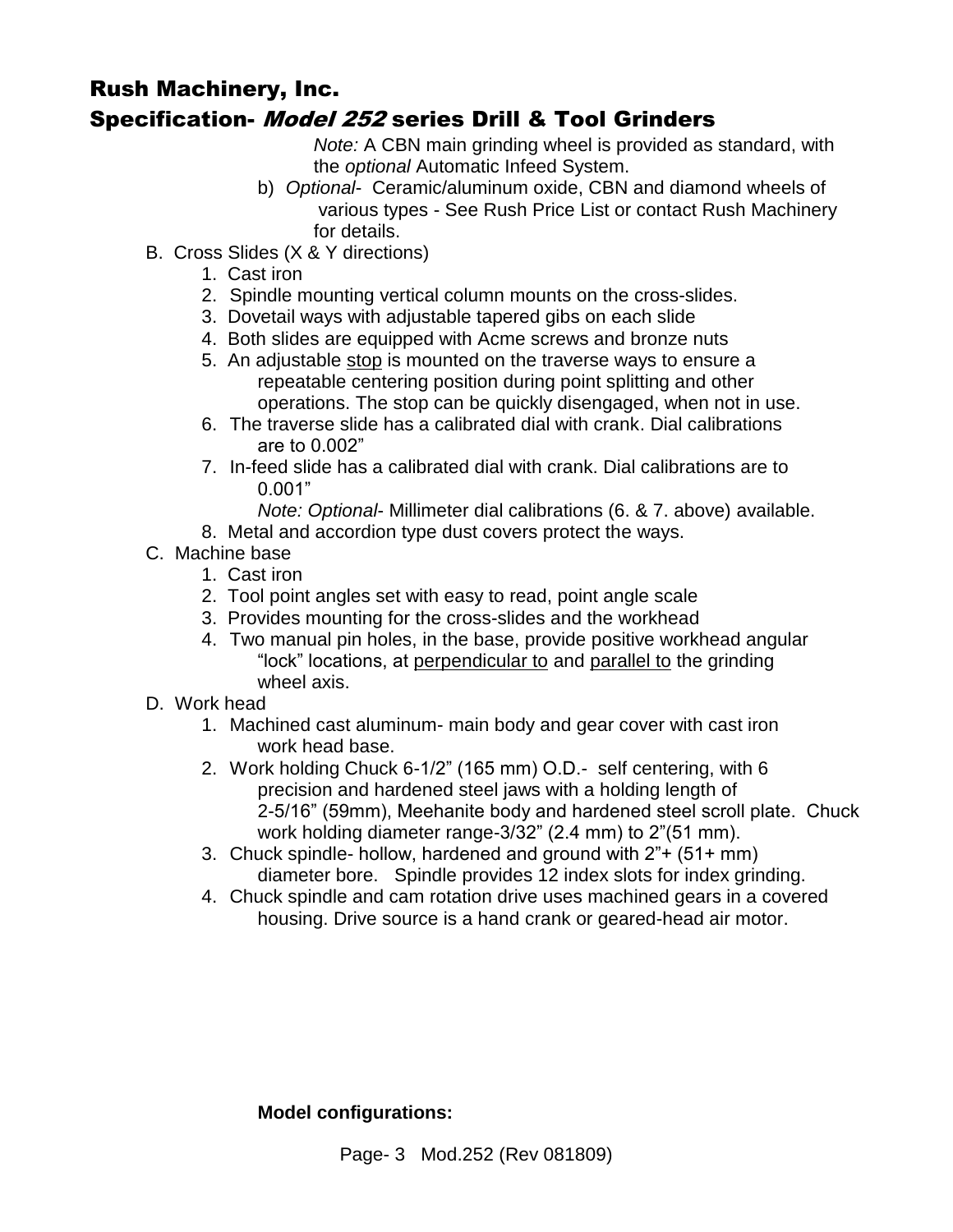Model 252 as above.

 Model 252S semiautomatic or Automatic In-feed models (below) have a pneumatic system to provide chuck rotation with an adjustable speed controlled air motor, through a timing belt, as the drive source plus a hand knob for small quick chuck position adjustments. The system also includes an air lubricator, pressure regulator and filter, speed control valve, 4-way valve (for forward, reverse and stop control) and a gear-head air motor (mentioned above).

Model 252S with Automatic In-feed System: The In-feed system functions through electronic and pneumatic elements, in addition to, the above mentioned chuck rotation pneumatic system. In-feed control elements: a programmable controller, proximity switch (to count chuck revolutions), electric counter with count limit control, in-feed "on" & "off" push buttons, toggle switch with "full" & "½" feed rate positions, and an adjustable in-feed screw ratchet mechanism (adjusts for 0.0005", 0.001" or 0.0015" in-feed for each chuck revolution control signal). *Note:* With automatic in-feed "off", the machine can be manually operated. *Note:* Information sheet is available for the Automatic Infeed system.

- 5. The spindle bearing is a large diameter precision rotary-linear ball bearing which provides anti-frictional motion in both rotational and linear directions.
- 6. The spindle and cam rotational drive system uses hardened and ground gear shafts with radial and thrust anti-friction needle bearings. For rotational grinding, gear ratio/s between the cam to spindle rotation are 2:1 for even number of flutes and 1:1 for odd number of flutes. The cams provide controlled axial motion to the workhead spindle for various grinding requirements.
- 7. Cam action- provides controlled spindle forward/back axial motion for a variety of grinding requirements including grinding *left hand* (LH) & *right hand* (RH) tools.
	- a) All cams are surface hardened.
	- b) Cam followers are ball bearing roller type
	- c) Cams can be changed in 5 to 10 seconds without tools.
	- d) Cams available: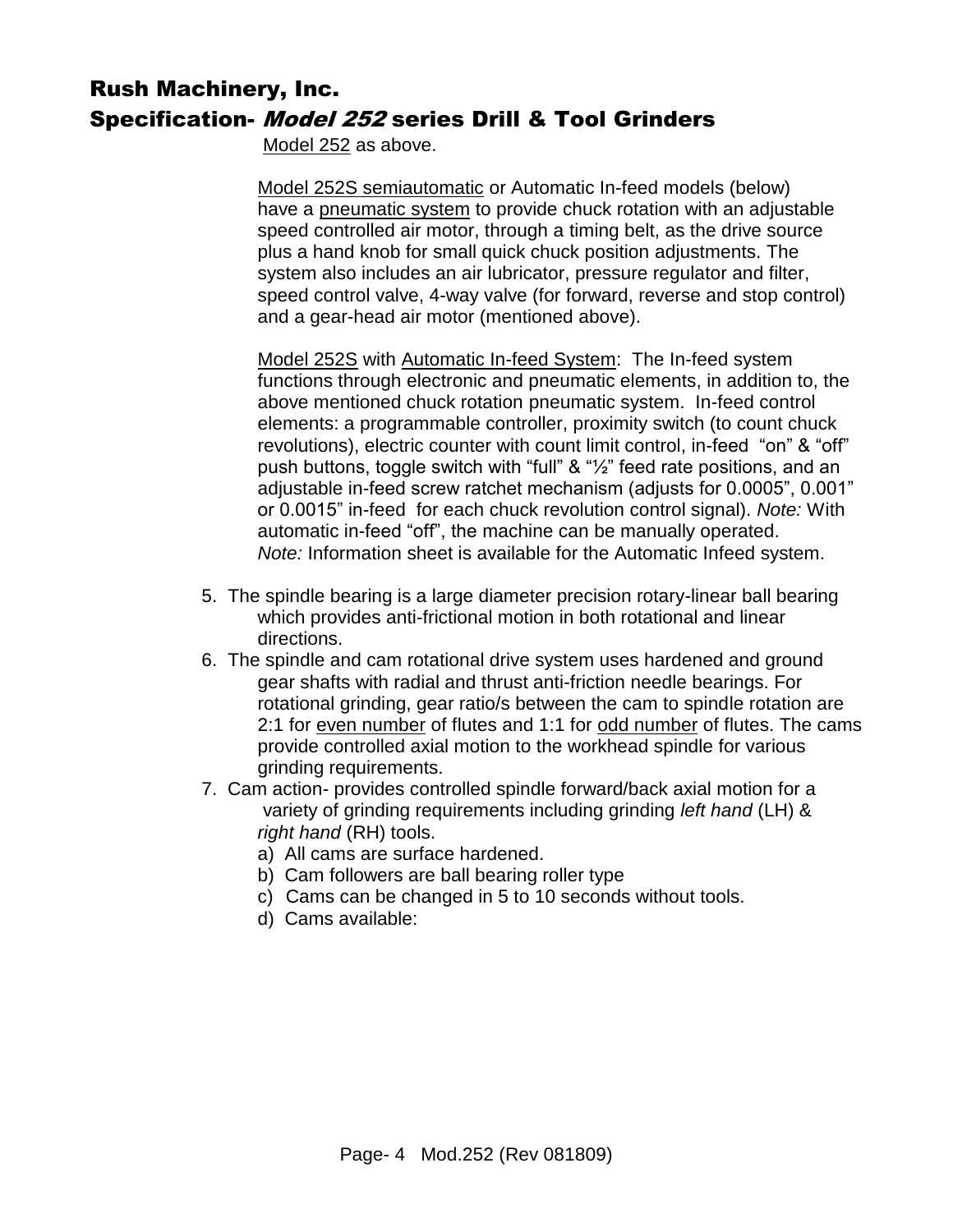| P/N             | <b>Standard Cams</b>                      | P/N             | <b>Optional Cams</b>                        |
|-----------------|-------------------------------------------|-----------------|---------------------------------------------|
| CO <sub>4</sub> | #4- RH 2-flute drills & taps              | C <sub>14</sub> | #14- RH 2-flute sheet metal, fish tail and  |
| C <sub>06</sub> | #6- RH 2-flute step & subland drills      |                 | brad point                                  |
| C <sub>08</sub> | #8- RH 4-flute drills & taps              | C14S            | #14S-RH 2-flute structural steel point      |
| C <sub>22</sub> | #22- RH single-flute countersinks         | C <sub>15</sub> | #15- LH 8-flute reamers & taps              |
| C <sub>24</sub> | #24- RH 3-flute countersinks, core drills | C <sub>16</sub> | #16- RH 8-flute reamers & taps              |
|                 | & taps.                                   | C <sub>17</sub> | #17- LH 10-flute reamers                    |
|                 |                                           | C <sub>18</sub> | #18- RH 10-flute reamers                    |
|                 |                                           |                 |                                             |
|                 | <b>Optional Cams</b>                      | C <sub>21</sub> | #21- LH single-flute countersinks           |
| C01             | #1- LH 2-flute drills & taps              | C <sub>23</sub> | #23- LH 3-flute taps, countersinks & core   |
| C <sub>05</sub> | #5- LH 2-flute step & subland drills      |                 | drills                                      |
| C07             | #7- LH 4-flute drills & taps              | <b>C24A</b>     | #24A-RH 3-flute high relief for larger taps |
| <b>C08A</b>     | #8A-RH 4-flute high relief for taps 1"    |                 | $(5/8"$ dia. and up)                        |
|                 | diam. & up                                | C <sub>25</sub> | #25- RH 5-flute taps, c'sinks & reamers     |
| C <sub>09</sub> | #9- LH 6-flute straight taps & reamers    | C <sub>26</sub> | #26- LH 5-flute taps, c'sinks & reamers     |
| C10             | #10- RH 6-flute straight taps & reamers   | <b>C26A</b>     | #26A-                                       |
| <b>C10A</b>     | #10A-RH 6-flute for larger taps           | C <sub>27</sub> | #27- RH 7-flute taps & reamers              |
| C12             | #12- RH 2-flute self-centering spiral     | C <sub>28</sub> | #28- LH 7-flute taps & reamers              |
|                 | point                                     |                 |                                             |

- 8. Rear Steady Rests
	- a) Provides centering support for drills with Morse tapers and larger diameter straight shank drills in the spindle bore.
	- b) Rear Steady Rests
		- (1) Morse Taper- Standard: MT #2, #3, & #4
			- *Optional:* MT # 1 (P/N 50MT01) & #5 (P/N MT05)
		- (2) Straight shank- *Optional:* Recommended for drills over 3/4" (19 mm) diameter (P/N RS50)
- E. Flood Coolant System
	- 1. Consists of: tank, motor-pump, shutoff valve, check valve, flexible feed line with nozzle, associated pipe, fittings and flexible supply and return hoses.
	- 2. Tank- rectangular, 10 gallon capacity, has a removable return strainer and a two part tank to allow settling of grinding residue.
	- 3. Motor-pump
		- a) Motor 1/8 HP
		- b) Delivers up to 6 gallons per minute.
		- c) Pump runs only when the grinding spindle motor is activated via separate auxiliary contacts in the spindle control.

Page- 5 Mod.252 (Rev 081809)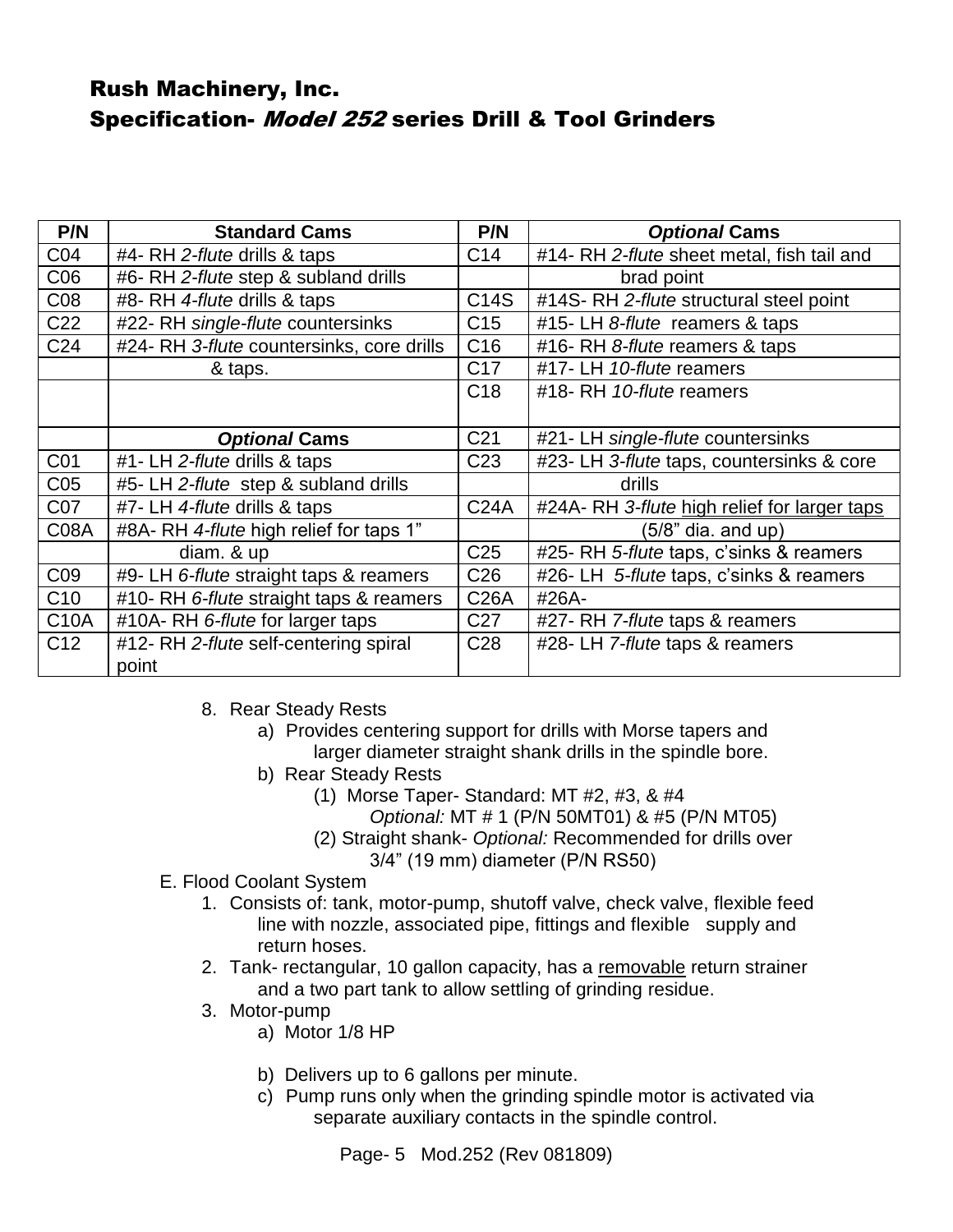# Rush Machinery, Inc.

# Specification- Model 252 series Drill & Tool Grinders

- F. Cabinet- Machine Stand with enclosed storage
	- 1. Material 12 Ga. sheet steel
	- 2. Dimensions- 30" (762 mm) high, 30" (762 mm) deep and 28" 23" (710 mm - 584 mm) (tapered) width.
	- 3. Continuous hinged door with latch knob for storage area.
	- 4. Cabinet top with 2" (50 mm) high sides serves as coolant tray with a drain tube connection at the rear.
	- 5. Four floor mount feet each with a 13/32" (10.3 mm) hole.
	- 6. Included are the following supplementary items
		- a) Padded tool/work tray (6"[152 mm] x 12" [305 mm]), which clip mounts anywhere along the coolant collector top lip.
		- b) Flat vertical mount splash shield (7"[178 mm] high" x 16" [406 mm] long), which clip mounts along the coolant collector top lip.
		- c) Curved splash shield with a magnetic mount.
- G. Standard Work Light
	- 1. Maximum 100 watts incandescent lamp @ 115 V.
	- 2. Goose neck- 24" long for adequate maneuverability.
	- 3. Cool lamp shade construction
	- 4. *Optional-* Attached inspection magnifier (2X mag.) for standard work light. (P/N MG02)
	- 5. *Optional-* High Intensity Halogen work light (P/N HL02) plus an *optional*  attached 2.5X inspection magnifier (P/N MG01).
- H. Machine Weights & Dimensions
	- 1. Crated Dimensions: 37" (94cm) wide

| 37" (94cm) deep  |
|------------------|
| 64" (163cm) high |

|                                                   | $\mathsf{v}$ , $\mathsf{v}$ , $\mathsf{v}$ , $\mathsf{v}$ , $\mathsf{v}$ , $\mathsf{v}$ , $\mathsf{v}$ , $\mathsf{v}$ |                       |
|---------------------------------------------------|-----------------------------------------------------------------------------------------------------------------------|-----------------------|
| 2. Weights:                                       | Manual:                                                                                                               | 590lbs (268kg) net    |
|                                                   |                                                                                                                       | 710lbs (323kg) crated |
|                                                   | Semi-automatic:                                                                                                       | 615lbs (280kg) net    |
|                                                   |                                                                                                                       | 735lbs (334kg) crated |
|                                                   | Automatic infeed:                                                                                                     | 700lbs (318kg) net    |
|                                                   |                                                                                                                       | 820lbs (373kg) crated |
| 3. Maximum Dimension (full extension of travels): |                                                                                                                       |                       |
|                                                   | Manual, Semi-automatic: 45" wide x 40" deep x 54" high                                                                |                       |

Automatic infeed: 47" wide x 43" deep x 56" high

III. *Optional* Equipment- Items available to mount on or compliment these machines.

- A. Air Bearing End Mill Grinding Attachment (P/N AB50) *Note:* Air Bearing Grinding Fixture specification is available*.*
- B. Mounted Overhead Wheel Dresser "Easy Dress" (P/N WD01)- designed for